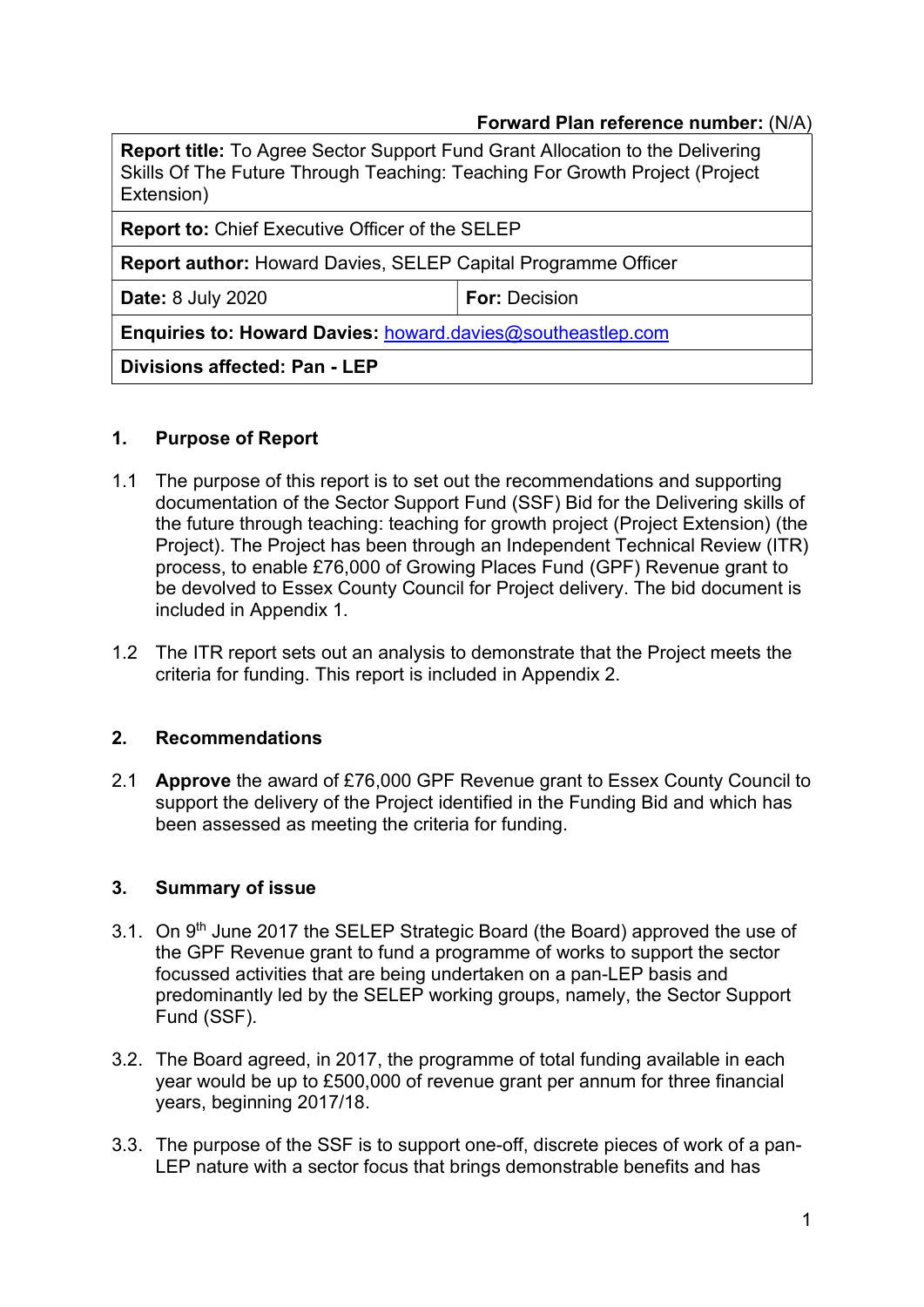support across the LEP. All applications must meet the criteria detailed in section 3 of the SSF Guidance and be submitted in line with the process in section 4 of the same. This process ensures that the funding is allocated in accordance with the requirements of the SELEP Assurance Framework.

3.4. The SELEP Skills Advisory Group has submitted a bid for SSF of £76,000 to support the delivery of the Project, which was endorsed by the Board via Electronic Voting procedure on 8 July 2020

# 4. Project Summary

- 4.1. The Project aims to help address teaching shortages, particularly in the area of apprenticeships and industry relevant growth, STEM skills, generally raising skill levels, and meeting the training needs of more employers. This will include pilot sector-based tutor training.
- 4.2. The project extension for an additional 12 months will enable:
	- The production of five additional areas to increase project reach targeting alternative priority sector skill areas including Professional, scientific and technical, Transport and Logistics, Accommodation, food and logistics and Manufacturing Engineering
	- Funds to cover the award of 60 more bursaries spread across level 3 and above to March 2021 to appeal to those joining the post-16 sector in the post Covid-19 period of June 2020 and beyond
	- Continuation of the high-profile social media campaign
	- The further development and subsequent legacy maintenance of the www.becomealecturer.org website for a period of 12 months
- 4.3 Post Covid-19 the project aims to focus on attracting and supporting people from industry into sector relevant teaching. Helping to improve the digitally active workforce and assessors of tomorrow thereby enabling greater on-line and remote delivery of technical education

## 5. Project Funding

5.1 The total cost of the Project is estimated at £126,000 including an SSF ask of £76,000, with the remaining £50,000 being provided by FE Sussex and granting of 60 new bursaries at an average rate of £800 per bursary (from FE employers) as shown in Table 1 below.

#### Table 1: Project Funding breakdown (£s)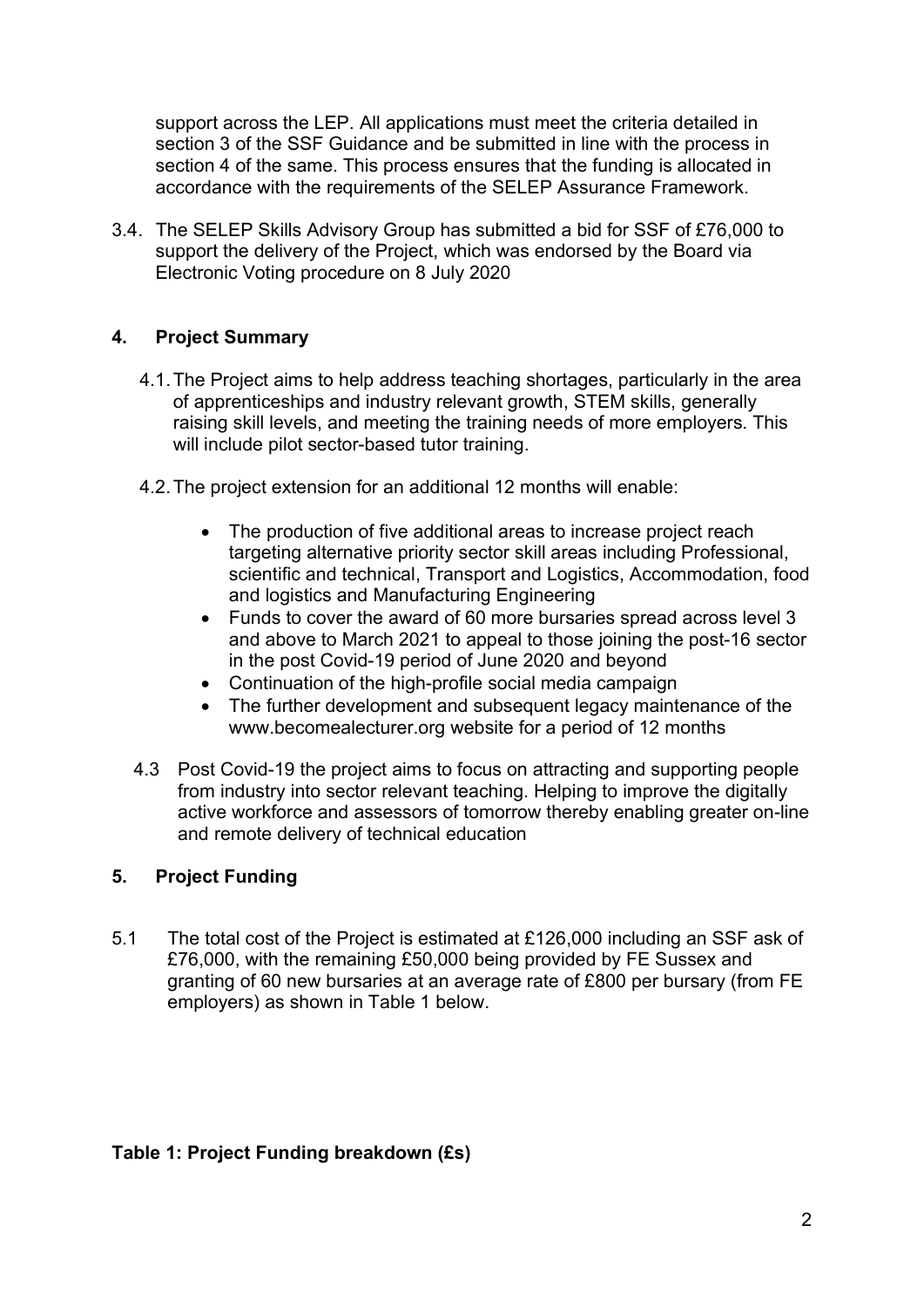| Source                             | 2020/21  | 2021/22 | <b>Total</b> |
|------------------------------------|----------|---------|--------------|
| <b>SSF</b>                         | £76,000  |         | £76,000      |
| <b>Other funding sources:</b>      |          |         |              |
| Project administration by FE       |          |         | £2,000       |
| Sussex and processing of bursary   | £2,000   |         |              |
| requests for 12 months             |          |         |              |
| Granting of 60 new bursaries at an | £48,000  |         | £48,000      |
| average rate of £800 per bursary   |          |         |              |
|                                    |          |         |              |
| <b>Total Project Cost</b>          | £126,000 |         | £126,000     |

### Issues for consideration

### 6. Risks and Dependencies

- 6.1. Risks are low with regard to this project as it is an existing proven deliverer of outputs, however during this period of COVID-19 it is important to assess additional risks that may be connected to this pandemic. The following two areas have been assessed by the scheme promoter;
	- The way colleges are operating during this period. However, colleges continue to recruit and will undoubtedly have an increased need for assessors when practical assessment can take place.
	- The take up of bursaries to the extent outlined in the in the Project. This is mitigated by the likely high demand for industry expertise, particularly in practical subject areas which have existing shortages.
	- The development of this proposal has involved consultation with provider networks and FE Sussex who have confirmed the continued strong need and relevance of this Project
	- The Project has the support of the Skills Advisory panel
	- The application for this Project includes extremely positive feedback from colleges awarded bursaries from the original concept, including; Bexhill College, Plumpton College, Colchester Institute and East Sussex College Group

## 7. Outcome of ITR Process (Accountable Body Comments)

- 7.1. The Accountable Body has independently assessed the Project Bid Document and has confirmed that the Project meets the criteria for funding, including the Assurance Framework requirement with supporting evidence provided to demonstrate value for money and a benefit cost ratio (BCR) of 6.5:1
- 7.2. The Project aligns with SELEP's strategic objectives to increase skills levels and STEM sector growth across the SELEP area.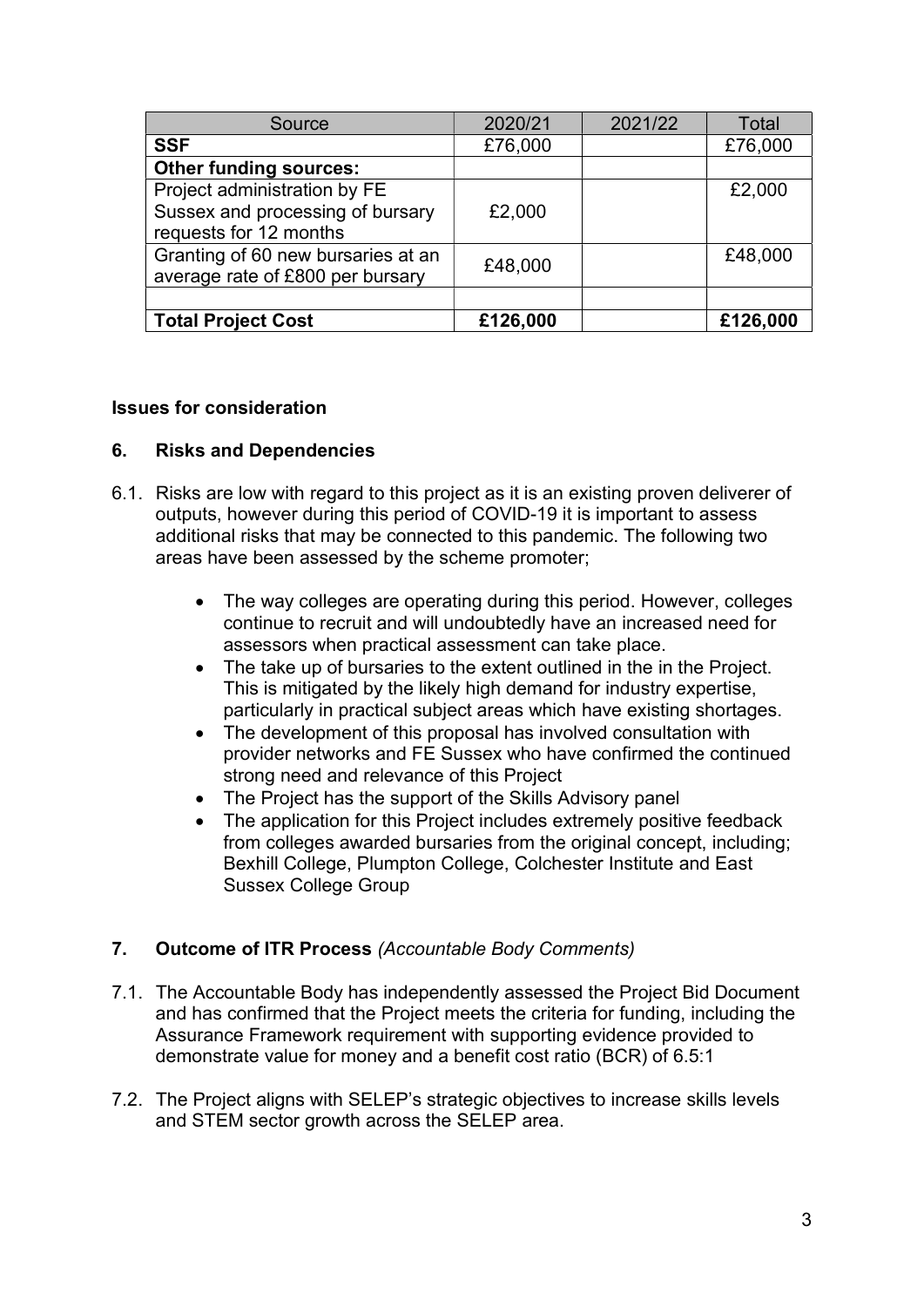- 7.3. The Project is stated to be pan-LEP as the benefits arising from the Project in terms of increased recruitment to skilled jobs, through increased provision of tutors and training opportunities will be experienced across the entire SELEP area. The project has been supported by the three Employment and Skills Boards across the SELEP area.
- 7.4. The Project is an extension of an existing discrete project.
- 7.5. Exemption 1: This may be applied where a project does not present High Value for Money (a Benefit Cost Ratio of over 2:1); but
	- has a Benefit Cost Ratio value of greater than 1.5:1; or
	- where the project benefits are notoriously difficult to appraise in monetary terms.
- 7.6 Exemption 1 will only apply if the following conditions are satisfied:
	- (1) The funding sought from SELEP in relation to the project must be less than £2.0m and to conduct further quantified and monetised economic appraisal would be disproportionate; and
	- (2) where there is an overwhelming strategic case (with minimal risk in the other cases); and
	- (3) there are qualitative benefits which, if monetised, would most likely increase the benefit-cost ratio above 2:1.

## 8. Financial implications (Accountable Body Comments)

- 9. Up to £500,000 of the GPF revenue grant was available in 2019/20 (plus carry forward of £301,600) to support the SSF programme, of which £206,500 remains unallocated. The Buy Local South East project and the Delivering skills of the future through teaching project are seeking £145,510 in total and therefore there is sufficient funding available to support the request for these Projects, leaving £60,990 to support future funding bids in 2020/21.
	- 9.1. Three Projects came forward for endorsement for funding at theJune 2020 Strategic Board meeting (to note, the Buy Local South East project and SE Export Development (SEED) are considered in separate reports where applicable). It should be noted that insufficient funding was available to fund all three projects, however the SE Export Development (SEED) project application did not meet the criteria of the Independent Technical Review.The Board endorsed the Teaching for Growth and the Buy Local South East projects by electronic vote on 8 July 2020.
	- 9.2. On approval of these two Project awards, there will be a balance of £60,990 available for funding of SSF projects. Table 2 shows the breakdown;

Table 2: Sector Support Fund Summary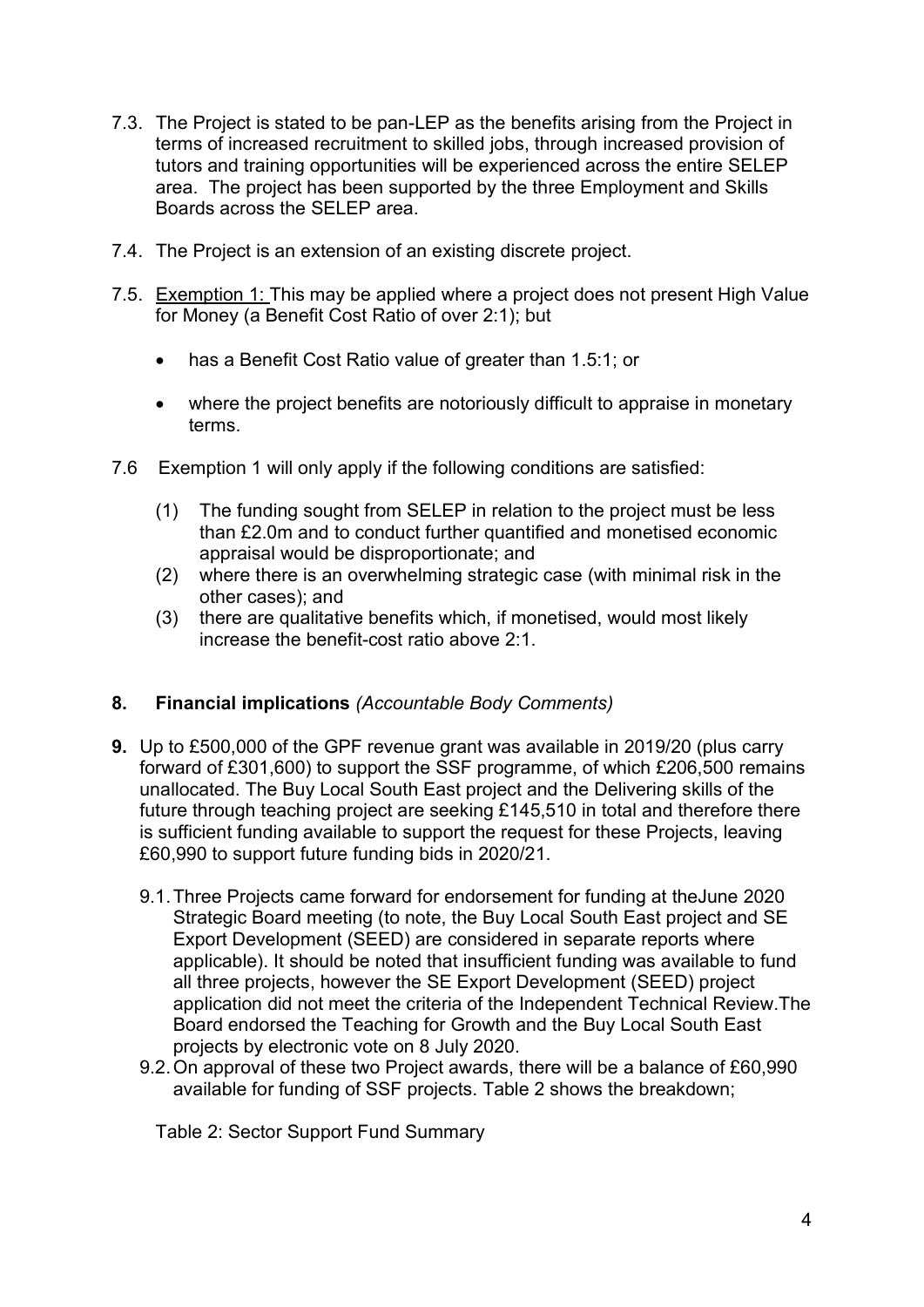| <b>SSF Funding Available</b>                    |                |           |         |           |
|-------------------------------------------------|----------------|-----------|---------|-----------|
|                                                 | 2018/19        | 2019/20   | 2020/21 | Total     |
|                                                 | £              | £         | £       | £         |
| <b>Total Fund Opening Balance</b>               | 1,000,000      | 500,000   |         | 1,500,000 |
| Plus c/f from prior year                        | $\blacksquare$ | 578,000   | 610,734 |           |
| <b>Total Funding Available</b>                  | 1,000,000      | 1,078,000 | 610,734 |           |
| <b>Total Funding Approved to Date</b>           | 422,000        | 467,266   | 404,234 | 1,293,500 |
| <b>Available Fund Balance</b>                   | 578,000        | 610,734   | 206,500 | 206,500   |
| Projects seeking approval following Endorsement |                |           |         |           |
| Buy Local South East                            |                |           | 69,510  | 69,510    |
|                                                 |                |           | 76,000  | 76,000    |
| Skills working group                            |                |           | 145,510 | 145,510   |
| Total seeking approval following endorsement    |                |           | 60,990  | 60,990    |
| <b>Balance following approval</b>               | 578,000        | 610,734   |         |           |
|                                                 |                |           |         |           |
|                                                 |                |           |         |           |

9.3. This grant is a fixed maximum contribution to the Project; any Project over spends incurred will be required to be addressed by the Project delivery partner.

## 10. Legal implications (Accountable Body Comments)

10.1. The grant will be transferred to Essex County Council via a notional grant agreement; the grant agreement will include a requirement for claw back of the funding if it is not fully expended or not expended in line with the Project Bid **Document** 

# 11. Equality and Diversity implications

- 10.1 Section 149 of the Equality Act 2010 creates the public sector equality duty which requires that when a public sector body makes decisions it must have regard to the need to:
	- (a) Eliminate unlawful discrimination, harassment and victimisation and other behaviour prohibited by the Act;
	- (b) Advance equality of opportunity between people who share a protected characteristic and those who do not;
	- (c) Foster good relations between people who share a protected characteristic and those who do not including tackling prejudice and promoting understanding.